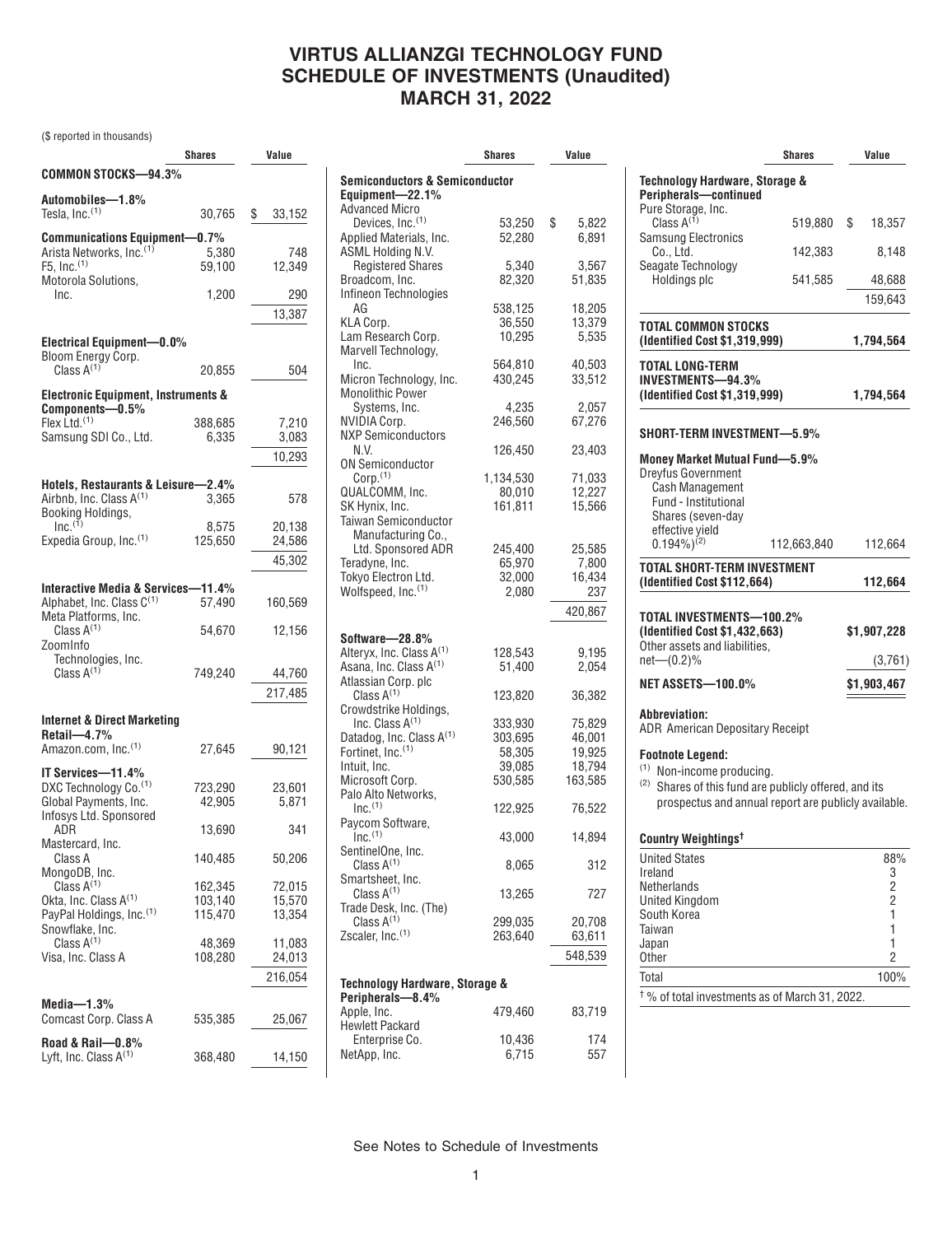# **VIRTUS ALLIANZGI TECHNOLOGY FUND SCHEDULE OF INVESTMENTS (Unaudited) (Continued) MARCH 31, 2022**

### (\$ reported in thousands)

The following table summarizes the market value of the Fund's investments as of March 31, 2022, based on the inputs used to value them (See Security Valuation Note 1 in the Notes to Schedule of Investments):

|                           | Total<br>Value at<br>March 31, 2022 | Level 1<br><b>Quoted Prices</b> | Level <sub>2</sub><br>Significant<br>Observable<br>Inputs |
|---------------------------|-------------------------------------|---------------------------------|-----------------------------------------------------------|
| Assets:                   |                                     |                                 |                                                           |
| <b>Equity Securities:</b> |                                     |                                 |                                                           |
| <b>Common Stocks</b>      | \$1,794,564                         | \$1,733,128                     | \$61,436                                                  |
| Money Market Mutual Fund  | 112.664                             | 112.664                         |                                                           |
| <b>Total Investments</b>  | \$1,907,228                         | \$1,845,792                     | \$61,436<br><u>time</u>                                   |

There were no securities valued using significant unobservable inputs (Level 3) at March 31, 2022.

There were no transfers into or out of Level 3 related to securities held at March 31, 2022.

See Notes to Schedule of Investments